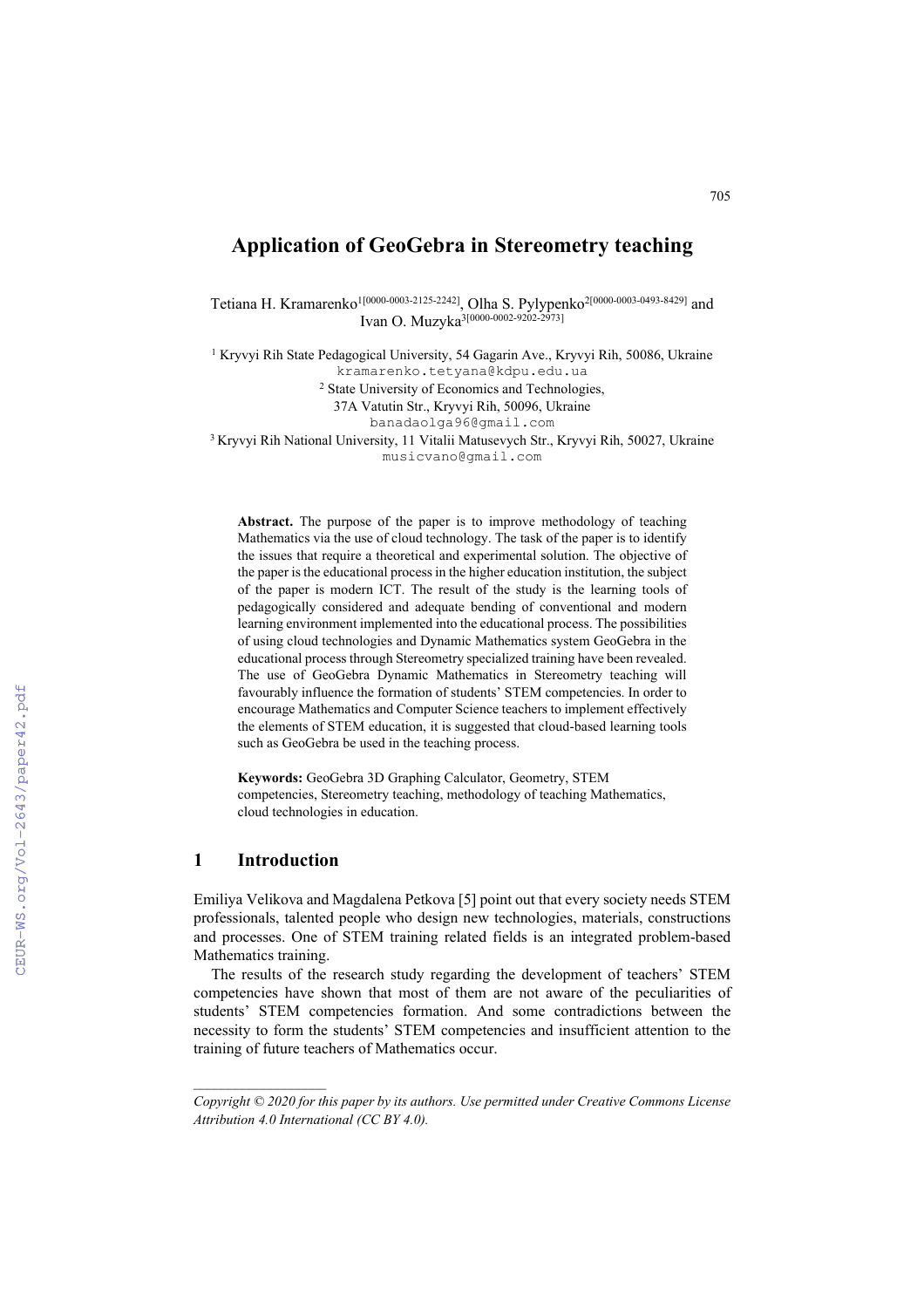One of the most effective tools for STEM-based Mathematics teaching is the system of dynamic mathematics, e.g. GRAN 2D tool [29] and cloud-based GeoGebra [7; 11].

Zsolt Lavicza, Theodosia Prodromou, Kristof Fenyvesi, Markus Hohenwarter, Istvan Juhos, Balazs Koren and Jose Manuel Diego-Mantecón [15] claim that GeoGebra was designed to integrate arithmetic, algebra, geometry, calculus, statistics. In recent times it is supposed to support STEM subjects as a single, integrated system available on most technology platforms. Moreover, teachers and students are offered free access to it all over the world. GeoGebra was originally created to integrate Algebra and Geometry into a single environment. GeoGebra enables to use such new technologies as Augmented [27] and Virtual Reality [16], 3D Printing [9] and mobile learning [18] in the learning Mathematics.

The use of GeoGebra Dynamic Mathematics in Stereometry teaching will enhance the formation of students' STEM competencies. It can also be helpful in the formation of key mathematical and digital competences [1], self-study competences, as well as in the development of spatial thinking.

In order to encourage Mathematics and Computer Science teachers to implement the elements of STEM education, it is suggested the cloud-based learning tools [17], such as GeoGebra, be used in the learning process.

## **2 Materials and methods**

According to the recommendation of the European Commission [3, p. 7], competence is defined as a combination of knowledge, skills and attitudes. In the updated list of key competences of a personality eight major ones are emphasized [3]. We are keen to foster the development of students' STEM competencies: mathematical competence and competence in science, technology and engineering.

Serhiy A. Rakov explores the possibilities of mastering mathematical competencies in the learning by future teachers through the research approach using the system of dynamic mathematics DG [19]. The scientist distinguishes procedural, logical, technological, research and methodological competencies of Mathematics teacher. In particular, methodological competence implies the ability to assess the appropriateness of using mathematical methods to solve individual and social issues.

Consider in detail the opportunities which GeoGebra gives to a teacher. Markus Hohenwarter, Judith Hohenwarter, Yves Kreis and Zsolt Lavicza [10] emphasize a significantly important role of free open-source software for teaching mathematics world-wide. Open-source software do not only offer opportunities for teachers and students to use them both at home and in the classroom without any restrictions, but they also provide the tools for developing support and user communities reaching across borders. Such collaboration as well contributes to the equal access to technological resources and democratization of learning and teaching mathematics.

GeoGebra is available in multiple languages. Using GeoGebra a teacher can create interactive materials to solve the main tasks of teaching Geometry – the development of spatial imagination, practical understanding and logical thinking.

GeoGebra can be used both in standalone and online modes on mobile Internet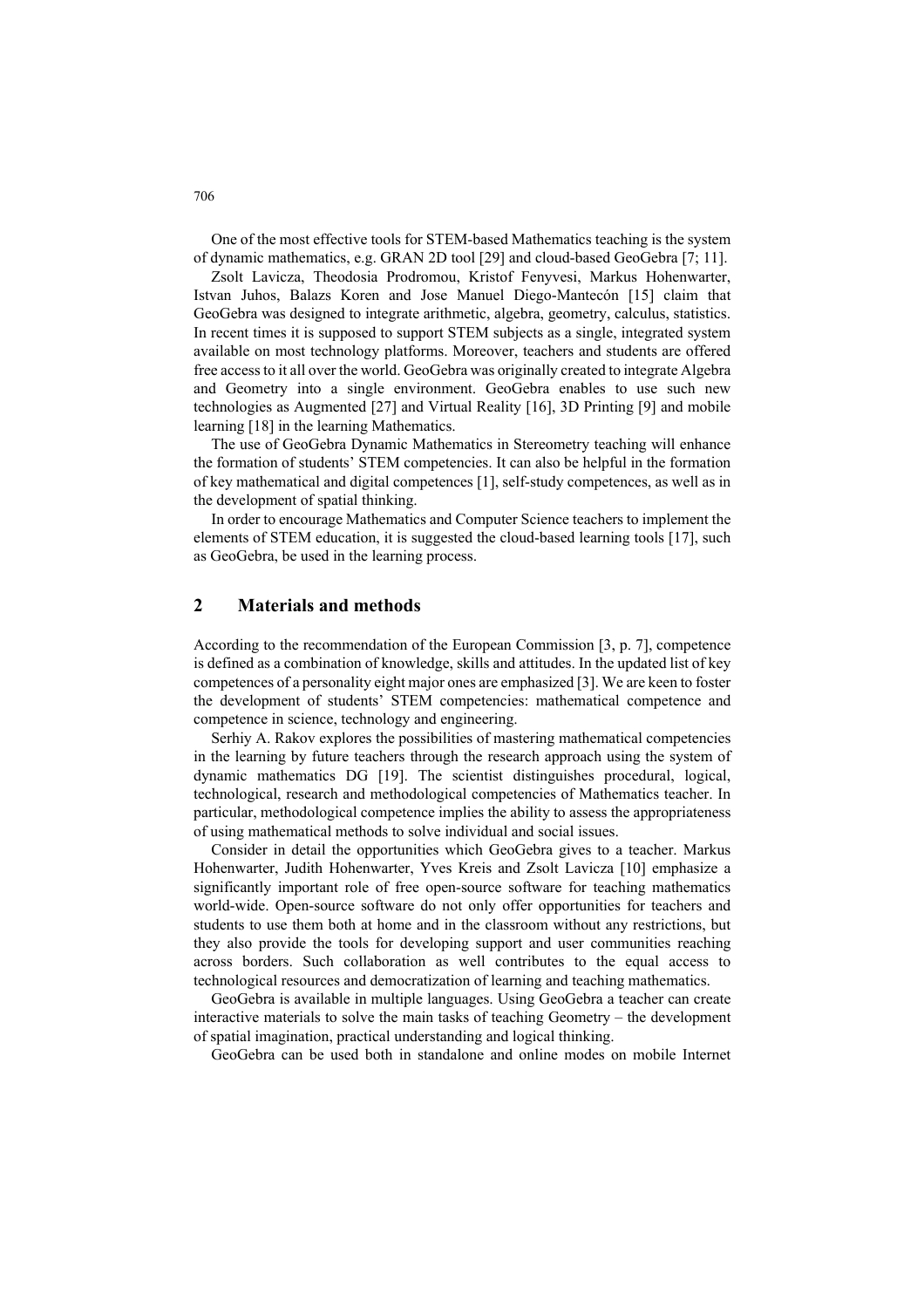devices (MID) which offer new opportunities to improve learning and teaching either inside or outside of classrooms [28]. Further advantage of GeoGebra is the Resources tab containing a number of teaching materials: textbooks, articles, instructions, and illustrations. Also, a registered users can share their own educational materials on the official website via GeoGebraTube (this is a kind of file-sharing site). Its essential feature is that the created dynamic constructions can be accessed online via the use of View Sheet tool. Any user is allowed to comment on GeoGebraTube content.

A user is provided with a possibility to create their own GeoGebraBook, a folder where selected materials can be added and subfolders can be created. A user can publish a game, a collection of visuals, lesson workbook that may include text messages, GeoGebra models, web pages, questions, videos, images and manuals public to anyone. GeoGebraTube content can be shared via social networks Facebook, Twitter, emailed and uploaded to Google Drive. Cloud-based tools affect favourably teacher-student interactions in an informal learning environment.

Ljubica Diković statistically confirms the fact that the use of GeoGebra applications in learning calculus had a positive effect on the development of students' reasoning and visualization skills [4].

The issues of using GeoGebra are highlighted in the research studies of Olena V. Semenikhina [24], Maryna H. Drushliak [23], Natalya V. Rashevska [20] and others. Application of GeoGebra 5.0 to the solution of solid geometry problems has been analyzed in the article [23]. Examples of solid geometry problems with detailed solution and learning clues have been presented. Among them there are problems on auxiliary section, polyhedron net, locus problems, space transformations etc. The article [24] discusses the relevance of the study of the dynamic Mathematics software for future teachers of Mathematics in Ukraine.

Modelling implies simplifying thus providing the model with its own characteristics, independent from the original reality. Consequently, geometry, in its interpretation and processing, acts like a new reality both abstract in its logic and concrete in its representation modes.

In the article [21] the authors begin with classical theories of modelling representation processes in order to apply them to 3D dynamic geometry software, GeoGebra3D, computing development seeking to bring geometric models closer to the reality of a school setting. The authors introduce three key notions, developed from Mathematics teaching, in order to support the exploration of two interaction situations between mathematics and their teaching. Finally, they finish on a few general considerations for the teaching of mathematics.

In teaching Stereometry, the assignment worksheets on the construction of sections through the trace method, internal projection and combination method by Volodymyr A. Sydoruk [25] should be taken into consideration. Each of the assignments is provided with the possibility of step-by-step procedure of the construction building. Thus, students are given an opportunity to develop both mathematical competence and the ability to learn independently. Some assignments include constructions created on a 3D canvas.

N. F. Fariha and H. P. Lestari [6] describe in detail how to realize the Dandelin Sphere more realistically, using GeoGebra Classic 5, which supports the creation of 3D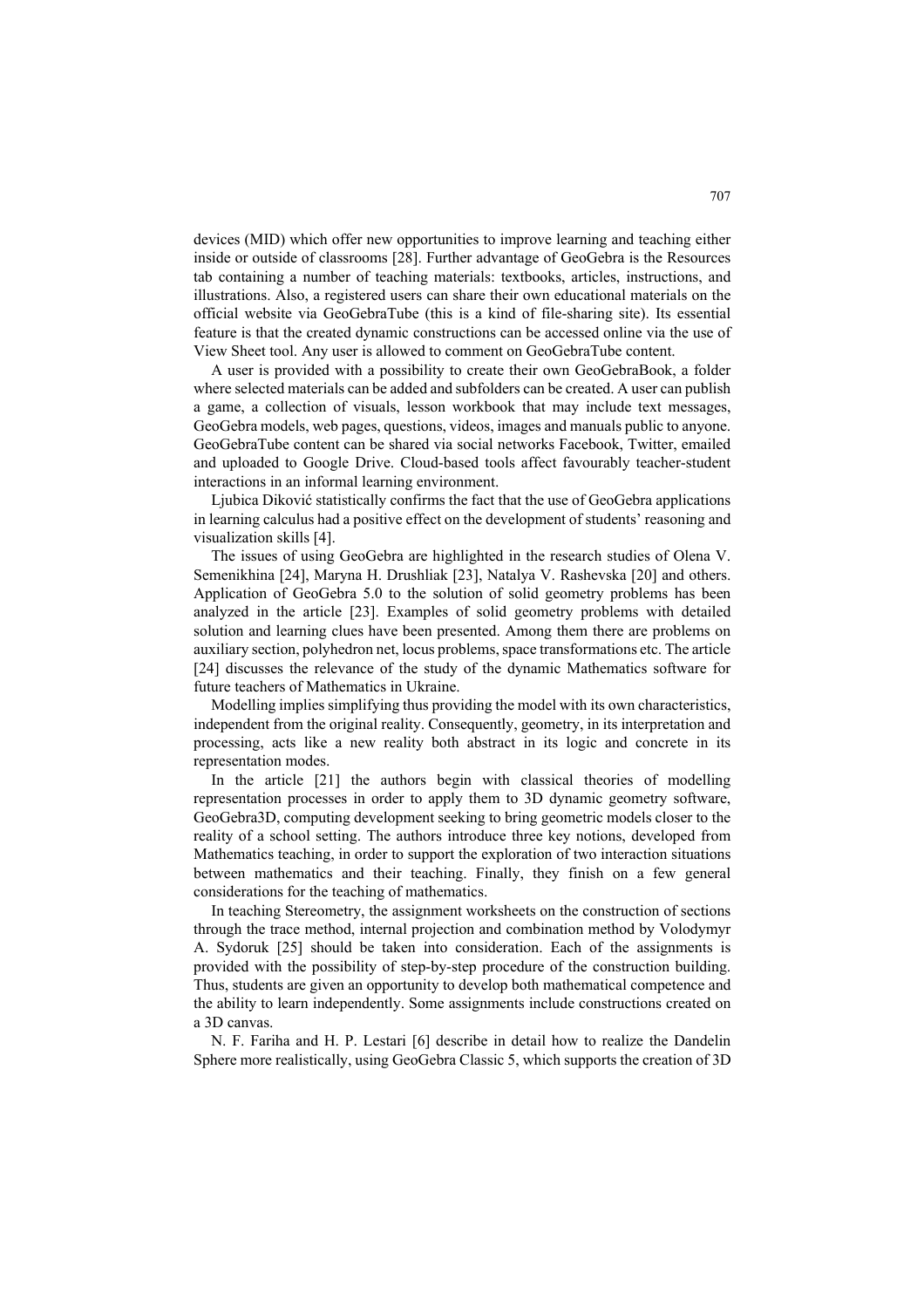images.

At a profound methodological level, a number of assignments on combinations of geometrical solid shapes was created by Mykhailo Y. Rykovskyi [22]. These models are designed as constructions of plane geometric shapes through the use of parallel projection properties. They are intended to be used to visualize the properties of geometrical shapes. However, students might face a challenge with reproducing models as the algorithm of the construction and details of the construction are not available for them.

The models are designed as constructions of plane geometric shapes with the use of the properties of parallel projection. In particular, a book / collection of visuals covering the topic "Prism" is recommended. There is a number of visuals that represents combinations of stereometric shapes: sphere and pyramid, sphere and prism, sphere and cylinder etc. Consider the visual "There is a cone inscribed in the sphere. And there is the right triangular pyramid inscribed into the cone. A pyramid is inscribed in the sphere". Even the name itself suggests that integrity is inherent to visuals. It can be used in the process of teaching Stereometry in school or teaching Methodology of Mathematics on various topics. While using visual aids, users are advised to study the properties of shapes inscribed into the sphere, to look into the relationship between the sphere radius, radius of cone base, the height of the cone and element of the cone.

These visuals are equipped with the Checkbox tool which allows a user to do the revision and answer to the questions: Which cone is called inscribed into the sphere? What element of the cone is the center of the sphere? Which pyramid is called inscribed in the cone? Which pyramid is called inscribed into the sphere? How to find the axial section of the cone? Which circle of the sphere is called a great circle? Which properties of the diameter of the sphere perpendicular to its great circle?

#### **3 Setting a task**

Mobile applications such as Geometry, Graphing Calculator, 3D Graphing Calculator have been relatively recently launched and now they are available on the official GeoGebra website. These applications are still undergoing improvements. However, the methodology of their use, and especially in teaching Stereometry, is not yet well developed. Therefore, this paper aims at elucidating the features of creating visuals with GeoGebra and their use in teaching how to solve stereometric problems.

## **4 Results**

#### **4.1 GeoGebraBook "Models for Stereometric problems" as training manual on the methodology of teaching mathematics**

The methodical materials of the paper authors related to the use of the GRAN software are presented in the manual "Innovative information and communication technologies of teaching Mathematics". The issue of GeoGebra use has been considered in an updated version of the manual [12]. On the GeoGebra site, users can find the materials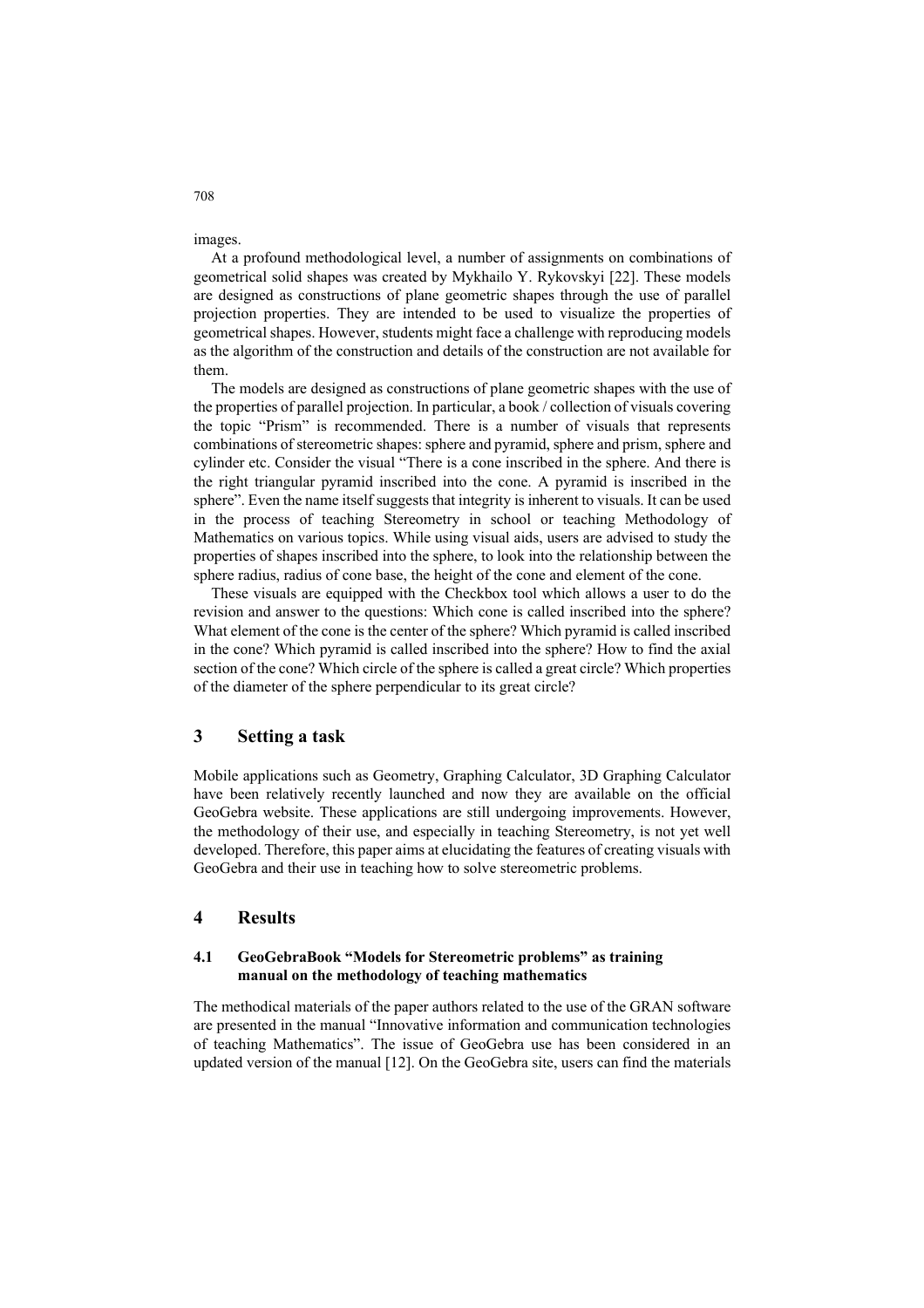which contain relevant visuals at GeoGebraBook "Models for stereometric tasks" [14]. One can find here problem situations to be solved by students independently, selfassessment tests.

The study of the effectiveness of the use of GeoGebra mobile applications in the process of teaching Stereometry was conducted by us within the preparation of future teachers of Mathematics during Mathematics teaching methodology classes, advanced training courses at Kryvyi Rih State Pedagogical University, in teaching students of Kryvyi Rih State College of Economics and Technologies, and students of classes with mathematical specialization of Kryvyi Rih schools.

Particular interest in using GeoGebra was shown during the advanced training courses by Kryvyi Rih teachers of Mathematics who have been working at school for a considerable time. The study was also conducted on the effectiveness of the use of GeoGebra applications by students in order to enhance students' motivation during extra-curricular vocational activities at the university. And it was studied as well during the course of Sereometry lessons conducted by masters majoring in Mathematics education completing professional practice in secondary education institutions.

When using applications, it is useful for a student to be able to reproduce the construction in the browser window, open other temporarily hidden drawing elements in case of necessity, and receive text notifications. However, a considerable number of constructions should be created later or simultaneously with the viewing via the mobile application.

Consider the peculiarities of the implementation of specific constructions and provide recommendations concerning their use.

One of the main issues that school students and students of higher education establishments face is the recognition of a 2D drawing representing the image of a 3D shapes. In order to develop the spatial imagination of students at schools and universities it is necessary to provide them with the assignments on constructing sections of polyhedron by planes.

### **4.2 Construction of sections of polyhedron with plane via the applications GeoGebra Geometry and 3D graphics**

Consider examples of problems for constructing a section of a polyhedron with a plane passing through three given points that are not on the same line; through a straight line and a point that does not belong to it etc. It is necessary to construct a linear angle of a dihedral angle and measure them; the angle between the straight line and the plane.

Look into what four approaches to constructing a section of a polyhedron in a plane which should be distinguished by a teacher in order to be able to provide their students with the most appropriate one for their educational trajectory.

If a student has not fully mastered GeoGebra tools, it is advisable to provide them with a sheet of paper guiding the algorithm to follow in order to build a construction. Moreover, a student should be supplied with information regarding the icons that correspond to the tools in question. It is appropriate to place QR codes on printable worksheets for demonstrations.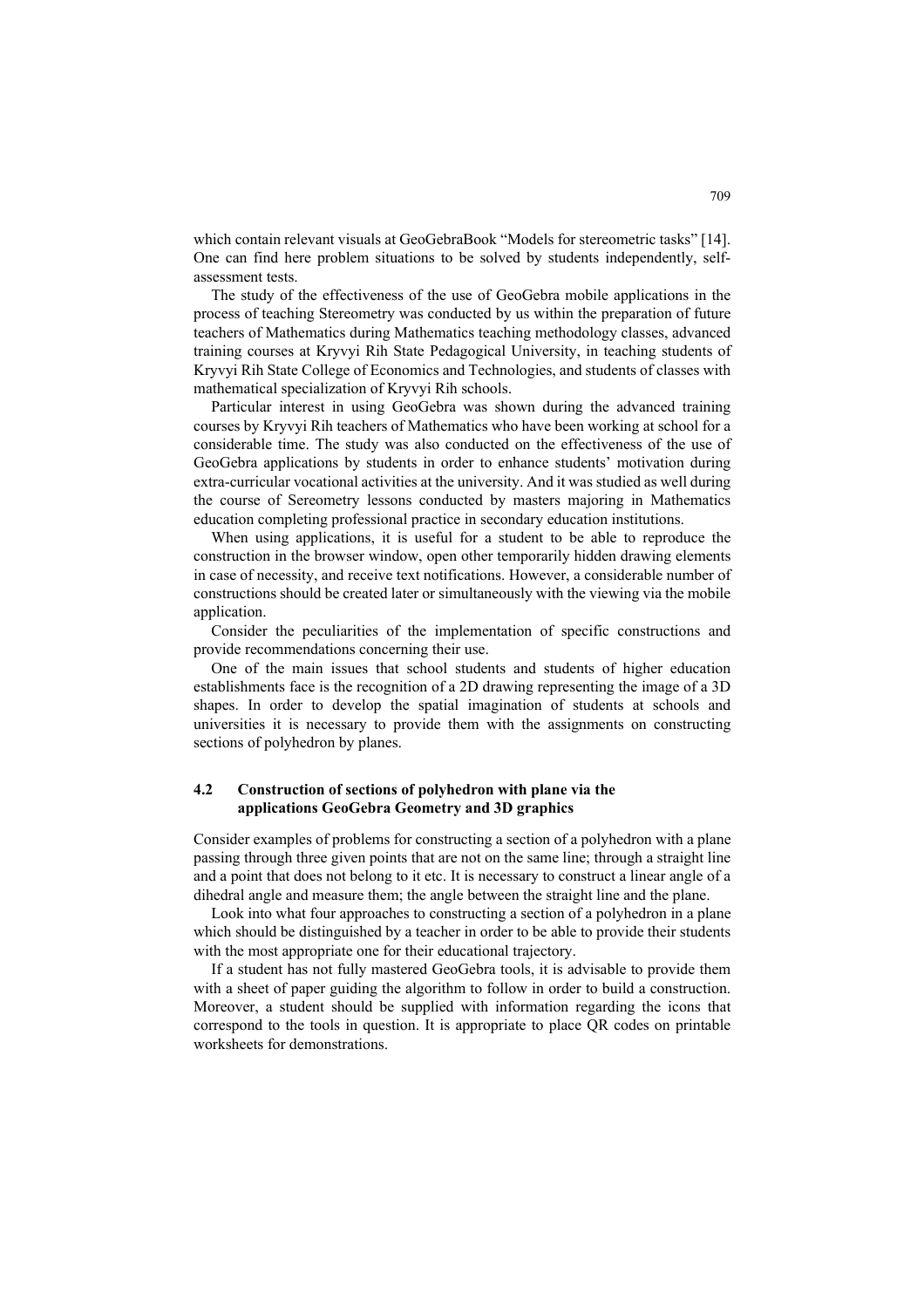- 1. The construction on a 2D canvas is rather cumbersome and requires logically justified steps for the construction. At first, it is necessary to follow step-by-step construction procedures to build several drawings, created via "the trace method" on a 2D canvas. To intensify the material dissemination, students may be at once provided with a constructed polyhedron. However, in the course of the study, there were cases when the students constructed the polyhedron wrongly. That is, after its construction on the plane, they were not able to change it dynamically. For example, to build a prism image on a 2D canvas made of an *n*-sided polygonal base (*n*>3), it is necessary to follow the following steps. Firstly one should build an n-sided polygon via the use of the appropriate tool. Then it is preferable to build a vector along one of the edges of the prism. Further, one should apply a parallel translation of the n-sided polygon to the constructed vector. The given vertexes are connected. Such a construction is represented taking into account the properties of the parallel projection.
- 2. Next it is necessary to compare the previous drawing with the one presented according to the same problem situation but on the 3D canvas. In this case, all straight lines for the construction of the section can be presented step by step. The advantages of such a construction include the possibility to change the constructed polyhedron dynamically and the location of points which the secant plane passes through. Via the GeoGebra 3D Geometry [8] app, one can simulate external actions aimed at geometrical solid shapes which are necessary for a student to be able to apply internal thinking regarding them and as a result develop spatial thinking. In our opinion, this approach is the most appropriate for the development of students' spatial imagination, logical thinking. In Fig. 1 the construction of the section of the pyramid with a secant plane which passes through the point on the lateral edge and a straight line drawn in the plane of the base is presented.



**Fig. 1.** Construction of a section of the pyramid with a plane.

3. The third option for constructing a section on the 3D canvas. Firstly, a polyhedron, and a secant plane should be built, and then the tool "Intersection of two surfaces" should be applied. A student, by "turning" the polyhedron, will have an opportunity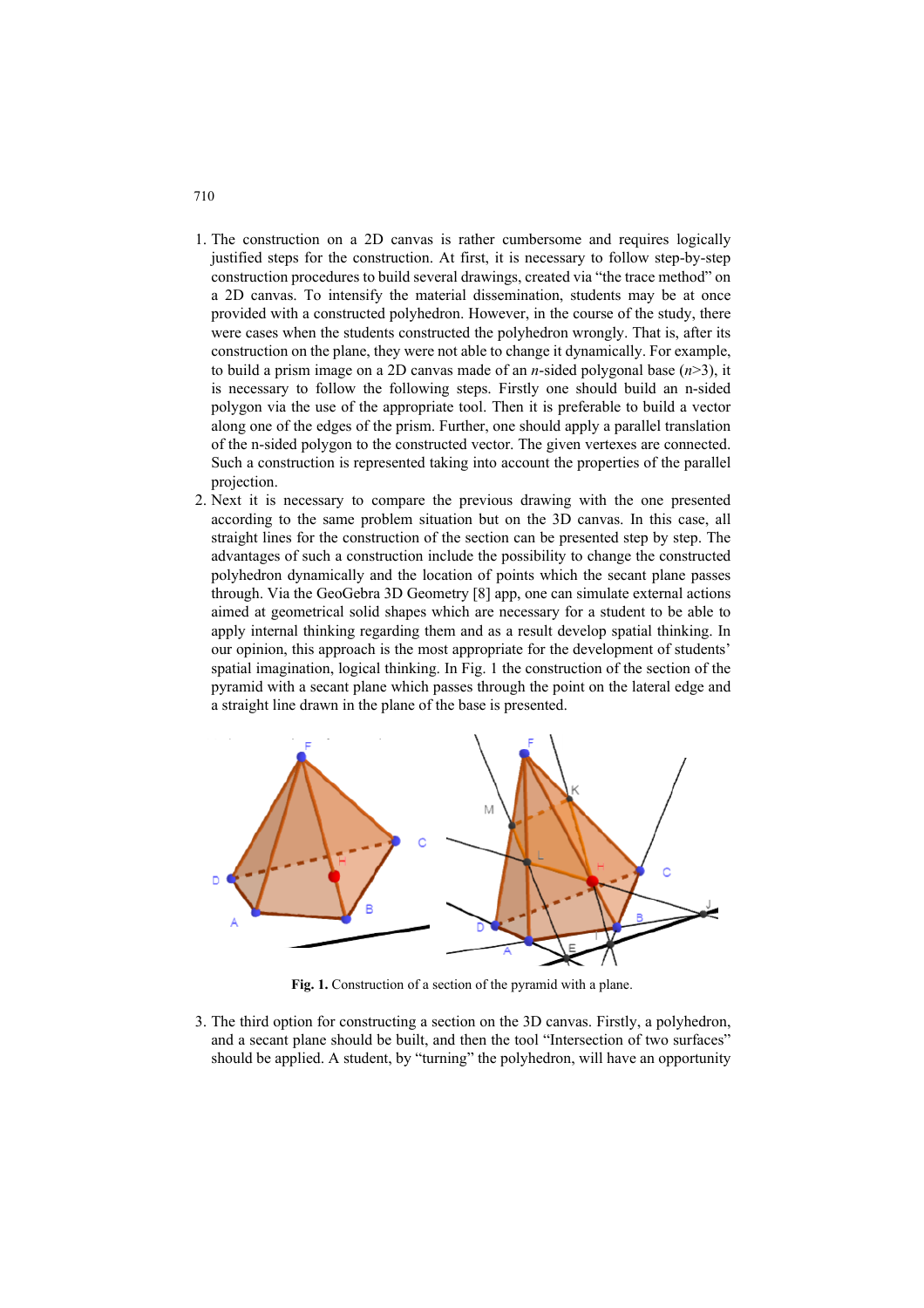for the better perception and understanding of the construction. The approach in question is appropriate when augmented reality tools are used enabling to align the drawings with the image of a real object [13]. It is advisable to encourage students to find examples of such sections among the surrounding objects, in architecture etc.

4.The use of both 2D and 3D canvases simultaneously. Such a combination is advisable if there is some kind of difficulty in constructing a polygon that is for a base of the pyramid or specifying the position of the vertex of the pyramid, etc. For instance, if a trapezoid, in particular, a rectangular or equilateral one, is for a base of the pyramid or prism. Or, for example, the vertex of a pyramid is projected into one of the top of the base or to the side of the base (see Fig. 2).



**Fig. 2.** Pyramid, two faces of which are perpendicular to the plane of the base.

It is worth pointing out that such constructions can only be built in the classic version of GeoGebra, and the construction preview may also be available via MID after uploading the file to the GeoGebra cloud repository.

### **4.3 The peculiarities of the definition and angle construction between planes and linear angle of the dihedral angle**

Via the assistant of GeoGebra (3D canvas) it is possible to build the base of the pyramid (OXY) on the canvas, and in the process the constructions can be synchronously displayed on the 3D canvas (see Fig. 2, Fig. 3).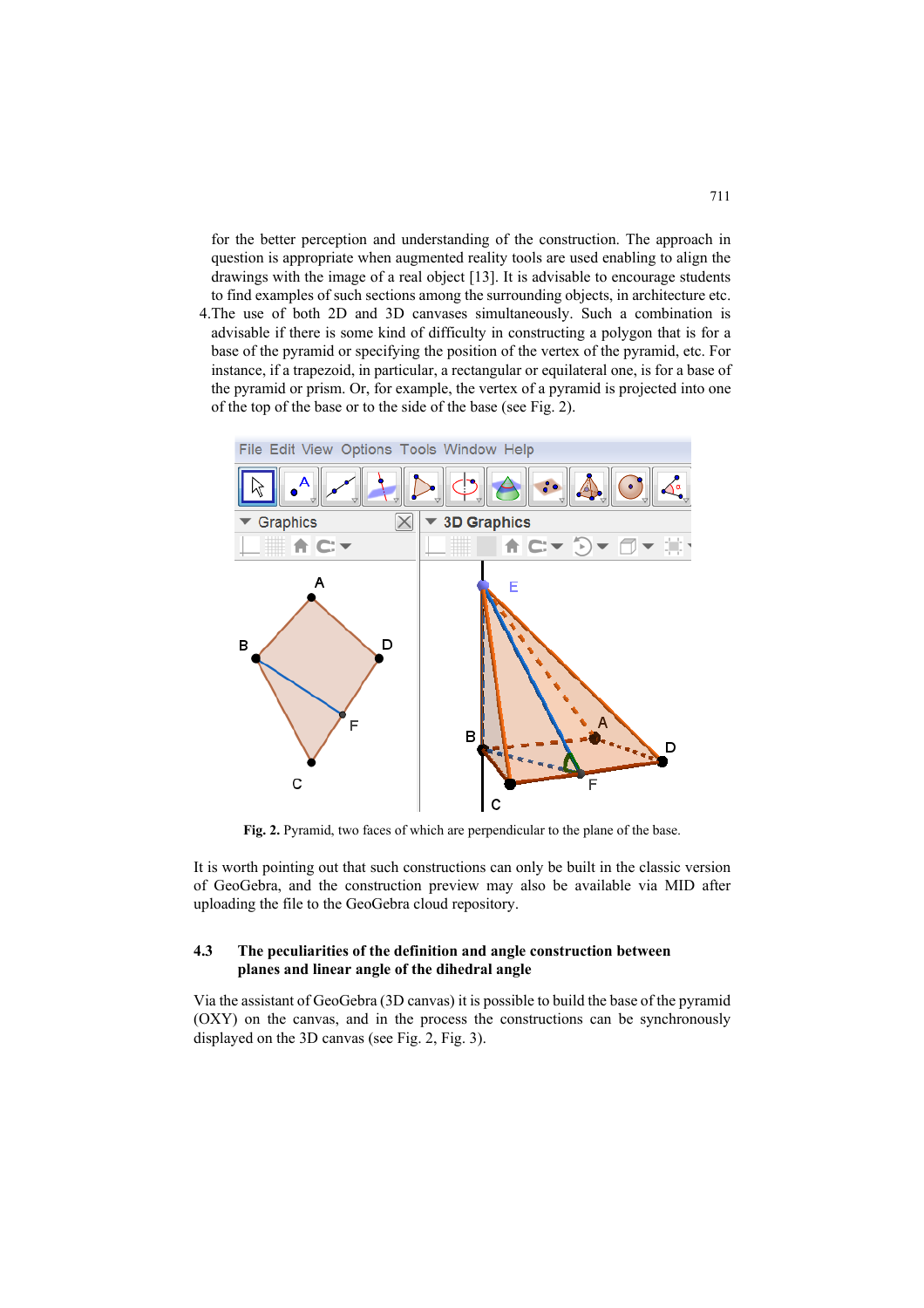

**Fig. 3.** Image of the pyramid and linear angles.

Attention should be drawn to the convenience and ease of the construction with the help of the linear angle of the dihedral angle at the base. According to the definition, to determine the linear angle of the dihedral angle at the base a plane perpendicular to the edge of the dihedral angle should be drawn. Then the angle between the rays formed as a result of the intersection of this plane with the edges of the dihedral angle will determine its linear angle (see Fig. 2) [2].

It should be stated that the measure of the angle between the planes varies from 0˚ to 90 $\degree$ . While the measure of the dihedral angle can vary from 0 $\degree$  to 360 $\degree$  [22]. Here is an example of the problem from the textbook with major in Mathematics (No. 836, [2, p. 162]).

At the base of the pyramid there is an isosceles triangle with angle  $\beta$  at the vertex and radius *R* of the circle described. The plane of each face of the pyramid forms an angle  $\alpha$  with the plane of the base. Find the area of the side surface.

It is recommended to use 2D and 3D canvases simultaneously to represent the drawing corresponding to the set problem [14].

The reason why mistakes are often made is that only one case is under consideration. Whereas the concept of "angle between the plane of the lateral face and the plane of the base" is substituted by "dihedral angle at the base". If the problem situation said that "dihedral angles at the base were congruent", then we would consider the pyramid the vertex of which is projected into the center of the circle inscribed into the triangle of the base (Pyramid of Type 1).

Since it concerns only congruent angles between planes, the problem will have two solutions. It is also necessary to take under consideration the case when one of the dihedral angles at the edge of the base is obtuse (Pyramid of Type 2). In this case, the vertex of the pyramid is projected into the center of the inscribed circle lying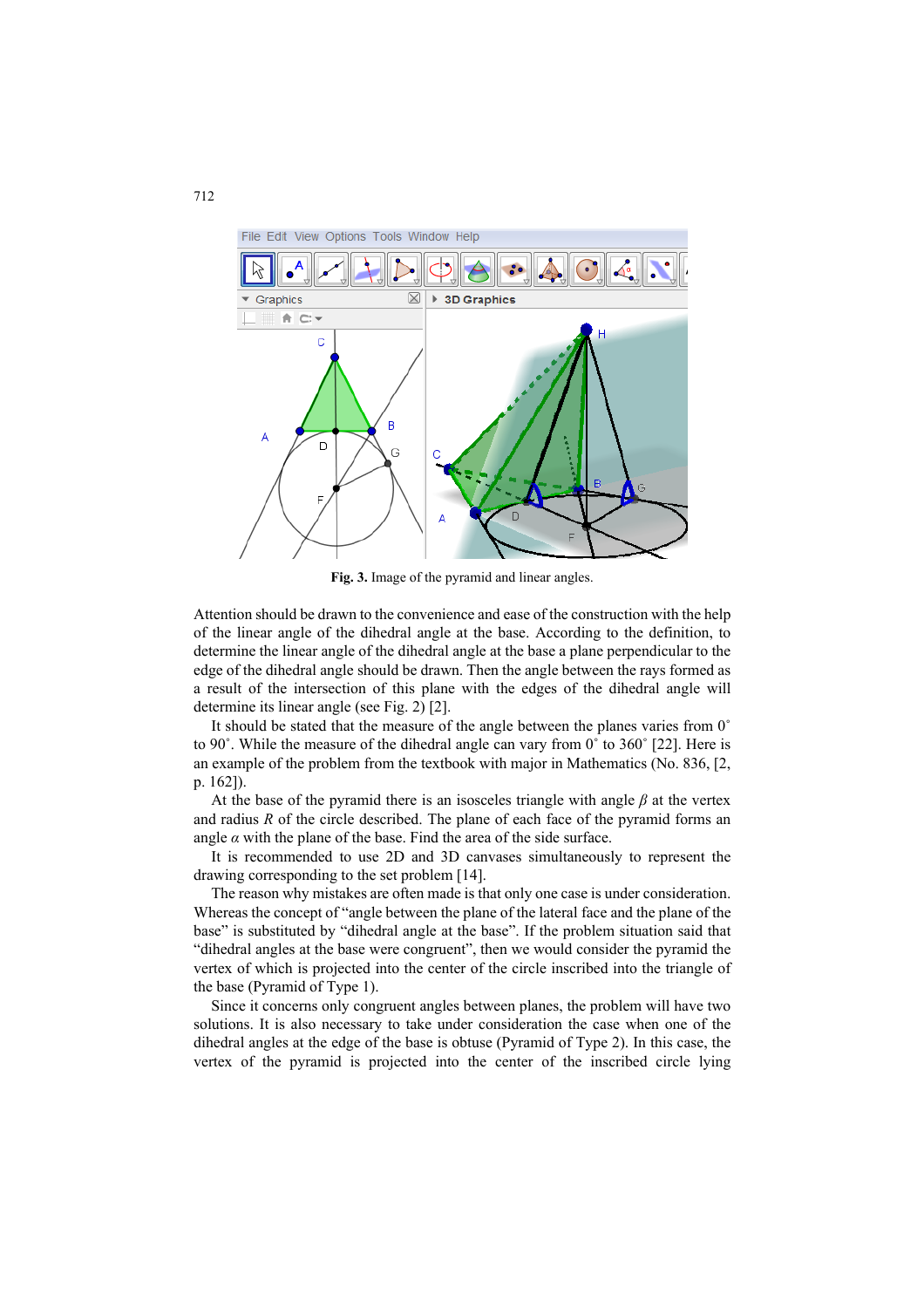outside (see Fig. 3).

Using the problem mentioned above and similar ones we have conducted a research on the basis of the two 11<sup>th</sup> grade classes specialized in Mathematics, and in particular with the teachers of Mathematics Svitlana Shahmatova and Ruslan Kaluhin [12, p. 439- 445]. 16 students of the experimental group (EG students) and 18 students of the control group (CG) have participated in the research. The similar research has also been conducted at the advanced training courses among the teachers of Mathematics in Kryvyi Rih State Pedagogical University (group  $1 - 22$  teachers, group  $2 - 26$  teachers). Some teachers among the participants of the courses did not teach students in high school that is why they do not deal with solving these very problems in their teaching.

The suggested questionnaire consisted of several questions and corresponded mainly to the Pyramid of Type 2. The participants were supposed to deal with the questions during the problem solving. Alongside the questionnaire we present the results of the survey.

1. On reading the problem situation, have you distinguished two types of the Pyramid?

A positive answer:  $EG - 1$  student (6%),  $CG - no$  students (0%), group  $1 - 5$  teachers  $(23\%)$ , group 2 – 6 teachers  $(23\%)$ .

2. The participants received a clue about the way it is possible to construct the Pyramid with the obtuse dihedral angle at the base (Pyramid of type 2). The question was the following: Is it possible to construct the vertex of the pyramid projection on the plane base and in fact the Pyramid itself?

A positive answer:  $EG-6$  students (28%),  $CG-5$  students (28%), group  $1-12$  teachers (55%), group  $2 - 13$  teachers (50%).

3. First, a dynamic model, constructed with GeoGebra, was demonstrated to the participants. The algorithm of the Pyramid construction via the use of the tool GeoGebra Construction Steps was displayed. The task was to construct the Pyramid of Type 2 and create a problem solving algorithm individually. Next, a paper Pyramid model was demonstrated to the participants. The algorithm of the construction was discussed. The task was to construct the Pyramid of Type 2 and create a problem solving algorithm.

A positive answer: EG – 12 students (75%), CG – 8 students (44%), group  $1 - 19$ teachers (86%), group  $2 - 17$  teachers (65%).

Fisher's angular transformation [26] was used for the research results processing. For this purpose, the task performance proportions in the groups during the first and second stages were compared.

 $\varphi$ (EG, CG) = 0,61 < 1,64;  $\varphi$ (group1, group2) = 0,31 < 1,64: the received results do not differ considerably both in the groups of students and teachers.

After stage 3, the proportions of successful task performance in groups were compared one more time.  $\varphi$ (EG, CG) = 1,85 > 1,64;  $\varphi$ (group1, group2) = 1,73 > 1,64: the results differ significantly this time.

It has been defined that the use of dynamic models created with GeoGebra was more effective in comparison with the static paper ones.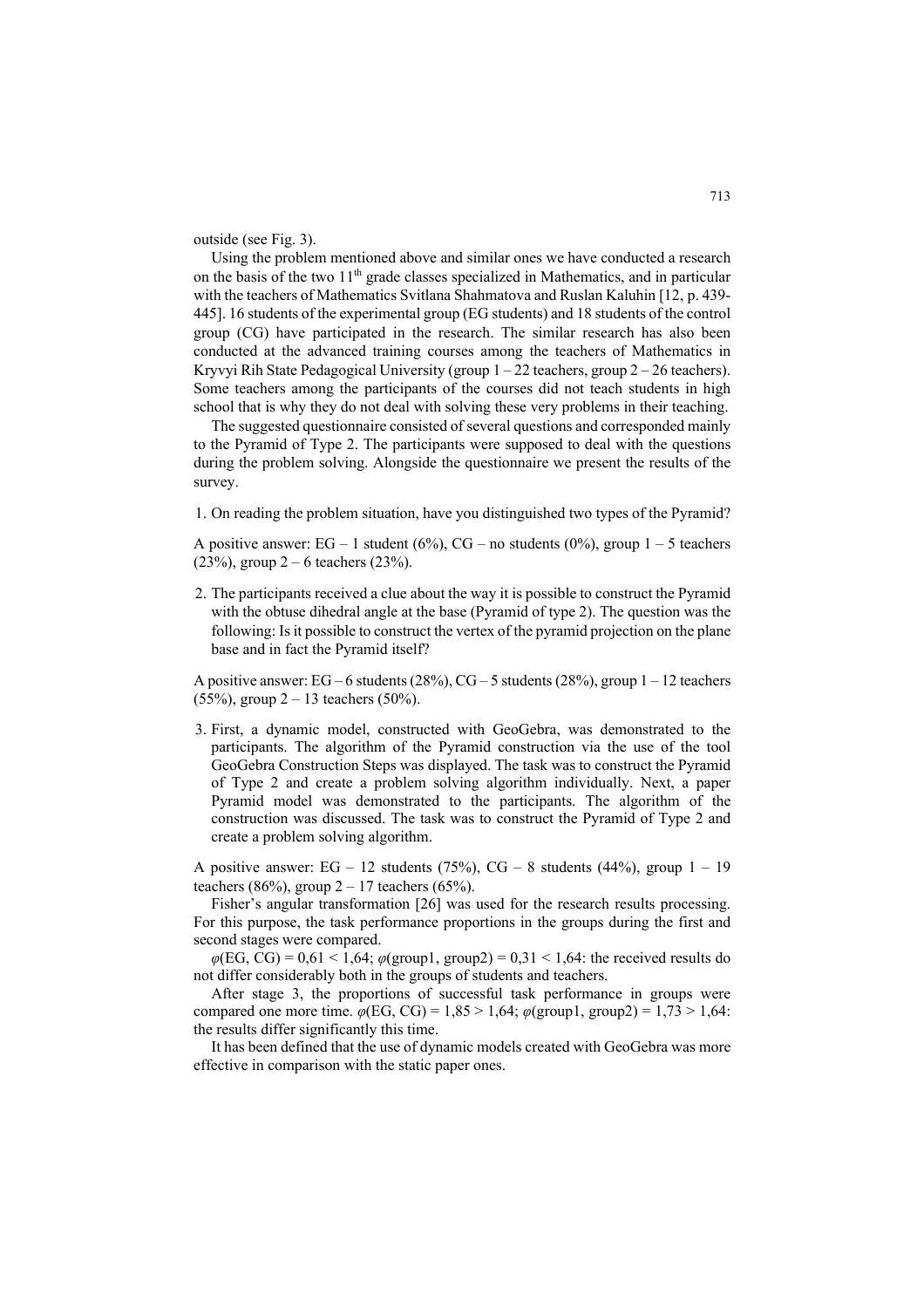On discussing the use of dynamic models created with GeoGebra, participants pointed out the following advantages: variability; dynamic visuals which enhance the development of spatial imagination; multiple reproducibility of the construction, which will contribute to the development of algorithmic thinking.

#### **4.4 Tasks on combinations of polyhedron and solids of revolution**

Consider the way it is possible to inscribe a sphere into the right rectangular pyramid via the use of 3D Geometry. In order to construct the base of the pyramid, it is necessary to use the Right Polygon tool, by pointing two points on the 3D canvas – adjacent vertexes of the base, and indicating that the right polygon has 4 vertexes. Then one should construct the diagonals of the square (the Segment tool) and define the center (Intersection point). Then through the center of the square, which is also the center of the circle inscribed in the square, one draws a straight line perpendicular to the plane of the square. On this straight line, one chooses an arbitrary point (Point on the object) and constructs a polyhedron (Pyramid). The perpendicular to the plane of the square straight line is the geometric location of points, equidistant from the sides of the base of the right pyramid.



**Fig. 4.** The sphere inscribed in the pyramid.

To determine the position of the center inscribed sphere in the pyramid, one constructs a geometric location of points that are equidistant from the edges of the dihedral angle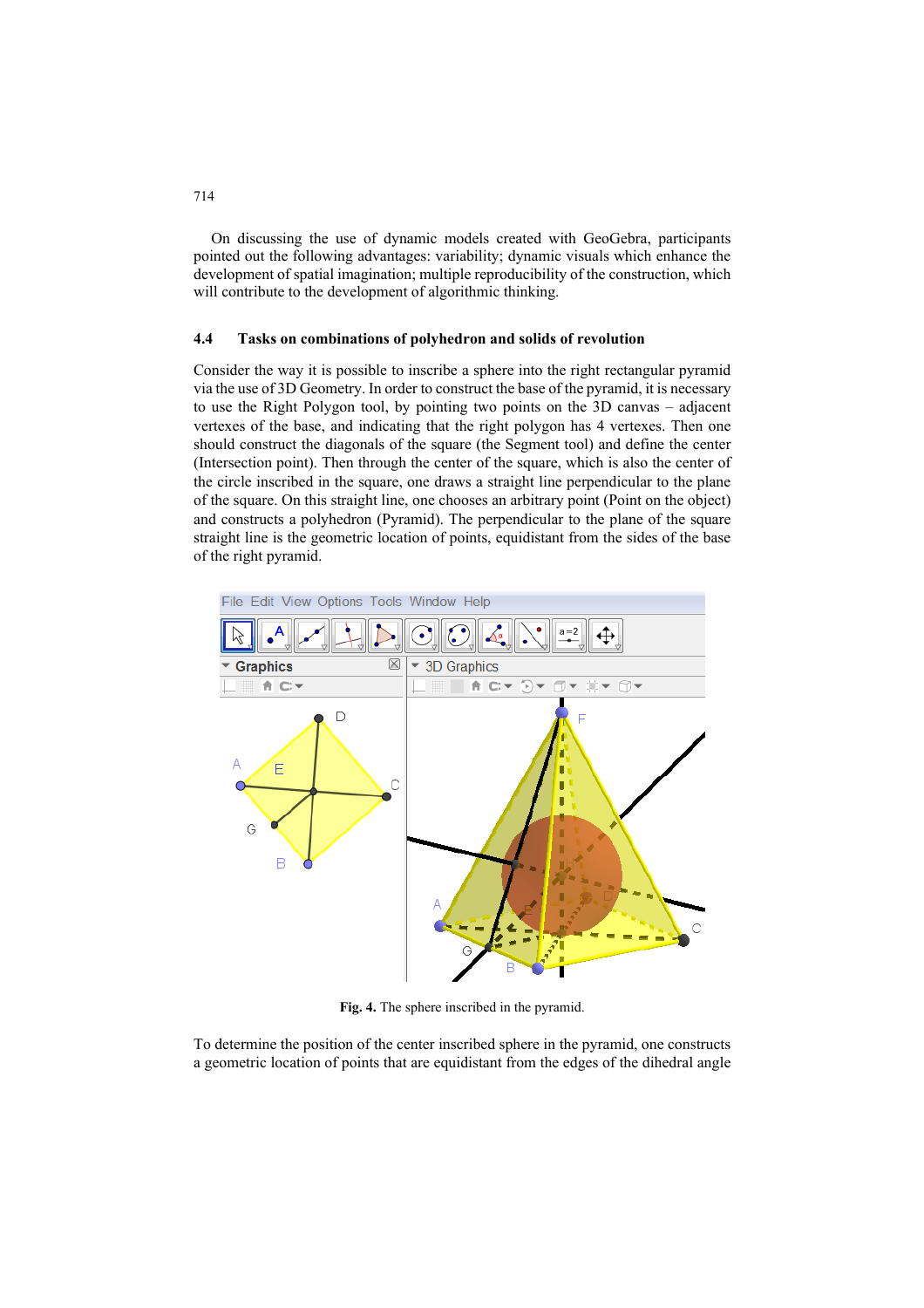at the base of the pyramid. Since there is no construction of the bisector plane in the GeoGebra tools, it is necessary to construct a linear angle of the dihedral angle at the base and then bisector of the very angle. The plane passing through the vertex of the pyramid perpendicular to the edge of the base is built (Plane through the point perpendicular to the straight line; Intersection point). Instead of a plane, it is possible to draw a straight line from the vertex of the pyramid perpendicular to the edge of the base (straight, perpendicular to straight). Next, one should find the intersection point of the constructed plane / perpendicular with the edge of the base (Intersection point of the straight line and the plane / Intersection point of two straight lines). Then one builds the bisector of the obtained linear angle.

The point of its intersection with the perpendicular to the base of the pyramid, drawn from the top of the pyramid, will determine the center of the inscribed sphere (Point of intersection). Finally, one constructs the inscribed sphere (Sphere outside the center and radius) (see Fig. 4), specifying in sequence the center of the sphere and the point of intersection of the diagonals of the square.

For better understanding and mastering of the algorithm the construction of the sphere inscribed around the pyramid the students setting of the canvas are adjusted to be able to show the step-by-step procedure of the construction.

## **5 Conclusions and prospects for further research**

- 1. The use of dynamic geometry software GeoGebra as a modeling tool makes it possible for scientific experimental logic to engage students in discovering new mathematical facts. Teachers who are concerned by the issues of instrumented learning help to create activities which imply that the main students' motivation is in the understanding of mathematical concepts.
- 2. In the process of Stereometry teaching, it necessary to divide the students into subgroups according to the type of spatial thinking. This will contribute to the implementation of the individual approach to the development of the spatial imagination, taking into account individual peculiarities, gradually complicating the task, supplementing the teaching material with visual aids, focusing on the practical application of knowledge. Actions with the models created with GeoGebra serve as an intermediate link between external actions with geometrical solid shapes and internal mental processes. Thinking must precede the external ones to engage and develop a person's imagination.
- 3. In order to increase the efficiency of the perception and assimilation of stereometric material, to overcome the difficulties in transcoding the symbols of a spatial body and to create an adequate spatial image, it is necessary to supplement the theoretical material with multimedia demonstration models created by the means of ICT, to encourage students and to engage them in the process of creating such models for classes independently. After all, the acquisition of mathematical competence depends not on memory, but on the activity in which the person is involved, on the system of mental operations that they perform in the process of knowledge acquisition.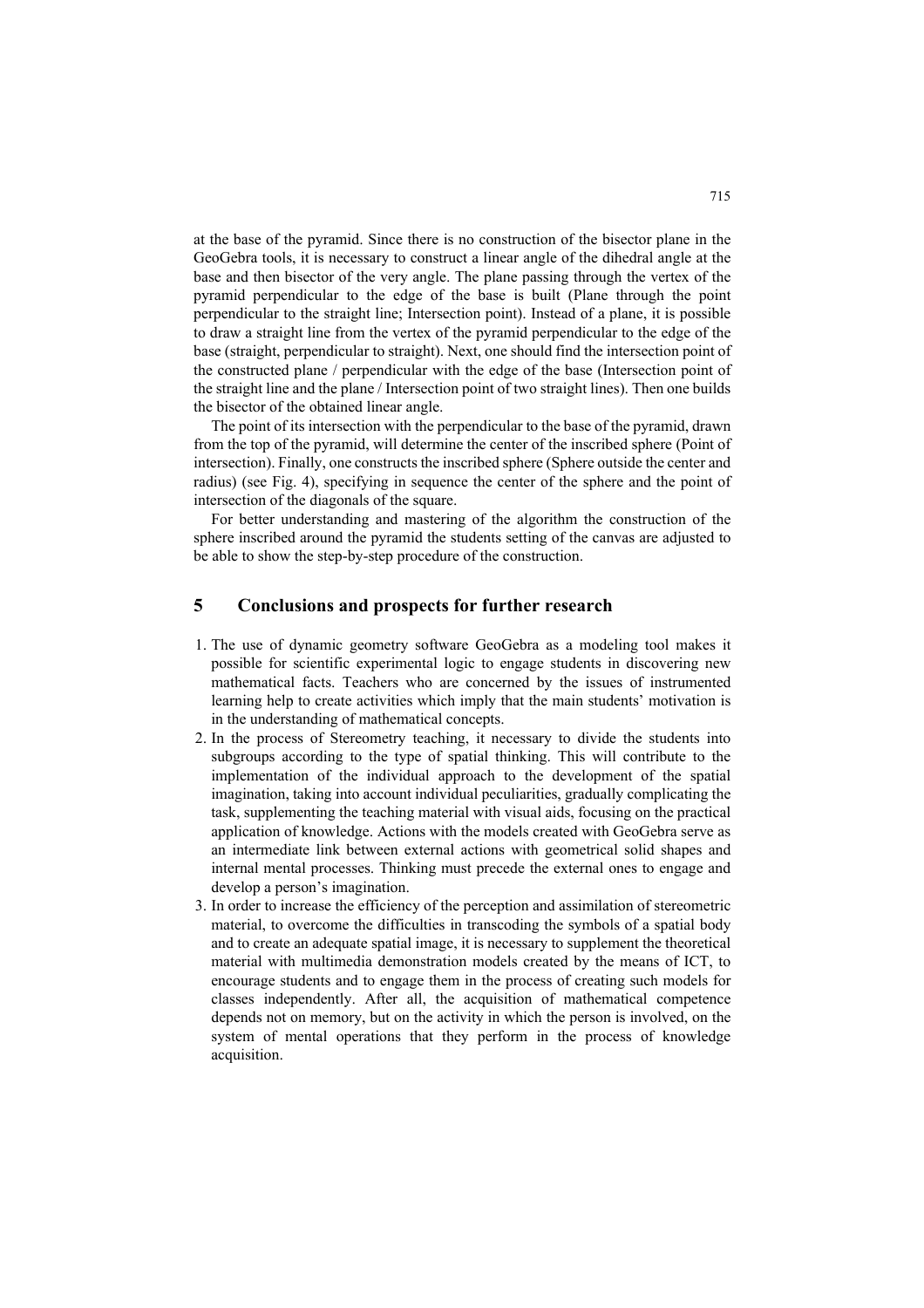4. In general, the result of the research study is the improvement of teaching methods of Mathematics via the use of cloud technologies, the implementation in the educational process of methodological materials of pedagogically balanced and appropriate blending of traditional and innovative learning tools, which contribute to the intensification of teachers' readiness for the use of STEM training in teaching.

In the future, it is necessary to explore the conditions for the effective use of other GeoGebra mobile applications in STEM learning.

#### **References**

- 1. Astafieva, M.M., Zhyltsov, O.B., Proshkin, V.V., Lytvyn, O.S.: E-learning as a mean of forming students' mathematical competence in a research-oriented educational process. In: Kiv, A.E., Shyshkina, M.P. (eds.) Proceedings of the 7<sup>th</sup> Workshop on Cloud Technologies in Education (CTE 2019), Kryvyi Rih, Ukraine, December 20, 2019, CEUR-WS.org, online (2020, in press)
- 2. Bevz, H.P., Bevz, V.H., Vladimirova, N.H., Vladimirov, V.M.: Geometry 11 grade. Geneza, Kyiv (2011)
- 3. Council Recommendation of 22 May 2018 on key competences for lifelong learning (Text with EEA relevance). The Council of the European Union, Official Journal of the European Union. – C 189 – P. C1-13. – 4.6.2018. [https://eur-lex.europa.eu/legal](https://eur-lex.europa.eu/legal-)content/EN/TXT/PDF/?uri=CELEX:32018H0604(01)&from=EN (2018). Accessed 25 Oct 2019
- 4. Diković, L.: Applications GeoGebra into Teaching Some Topics of Mathematics at the College Level. Computer Science and Information Systems **6**(2), 191–203(2009). doi:10.2298/csis0902191D
- 5. E. Velikova, M. Petkova: Analysing Students' Creativity in Integrating GeoGebra Applets in Solving Geometrical Problems. Baltic J. Modern Computing **7**(3), 419–429 (2019). doi:10.22364/bjmc.2019.7.3.08
- 6. Fariha, N.F., Lestari, H.P.: Construction of dandelin sphere on definition of conics using geogebra classic 5. Journal of Physics: Conference Series **1320**, 012085 (2019). doi:10.1088/1742-6596/1320/1/012085
- 7. Flehantov, L., Ovsiienko, Yu.: The Simultaneous Use of Excel and GeoGebra to Training the Basics of Mathematical Modeling. In: Ermolayev, V., Mallet, F., Yakovyna, V., Kharchenko, V., Kobets, V., Korniłowicz, A., Kravtsov, H., Nikitchenko, M., Semerikov, S., Spivakovsky, A. (eds.) Proceedings of the 15th International Conference on ICT in Education, Research and Industrial Applications. Integration, Harmonization and Knowledge Transfer (ICTERI, 2019), Kherson, Ukraine, June 12-15 2019, vol. II: Workshops. CEUR Workshop Proceedings **2393**, 864–879. <http://ceur-ws.org/Vol->2393/paper\_288.pdf (2019). Accessed 30 Jun 2019
- 8. GeoGebra Team German: Learn GeoGebra 3D Calculator. <https://www.geogebra.org/m/aWhYSpvy.>Accessed 25 Oct 2019
- 9. Hevko, I., Potapchuk, O., Sіtkar, T., Lutsyk, I., Koliasa, P.: Formation of practical skills modeling and printing of three-dimensional objects in the process of professional training of IT specialists. In: Semerikov, S., Chukharev, S., Sakhno, S., Striuk, A., Osadchyi, V., Solovieva, V., Vakaliuk, T., Nechypurenko, P., Bondarenko, O., Danylchuk, H. (eds.) The International Conference on Sustainable Futures: Environmental, Technological, Social and Economic Matters (ICSF 2020). Kryvyi Rih, Ukraine, May 20-22, 2020. E3S Web of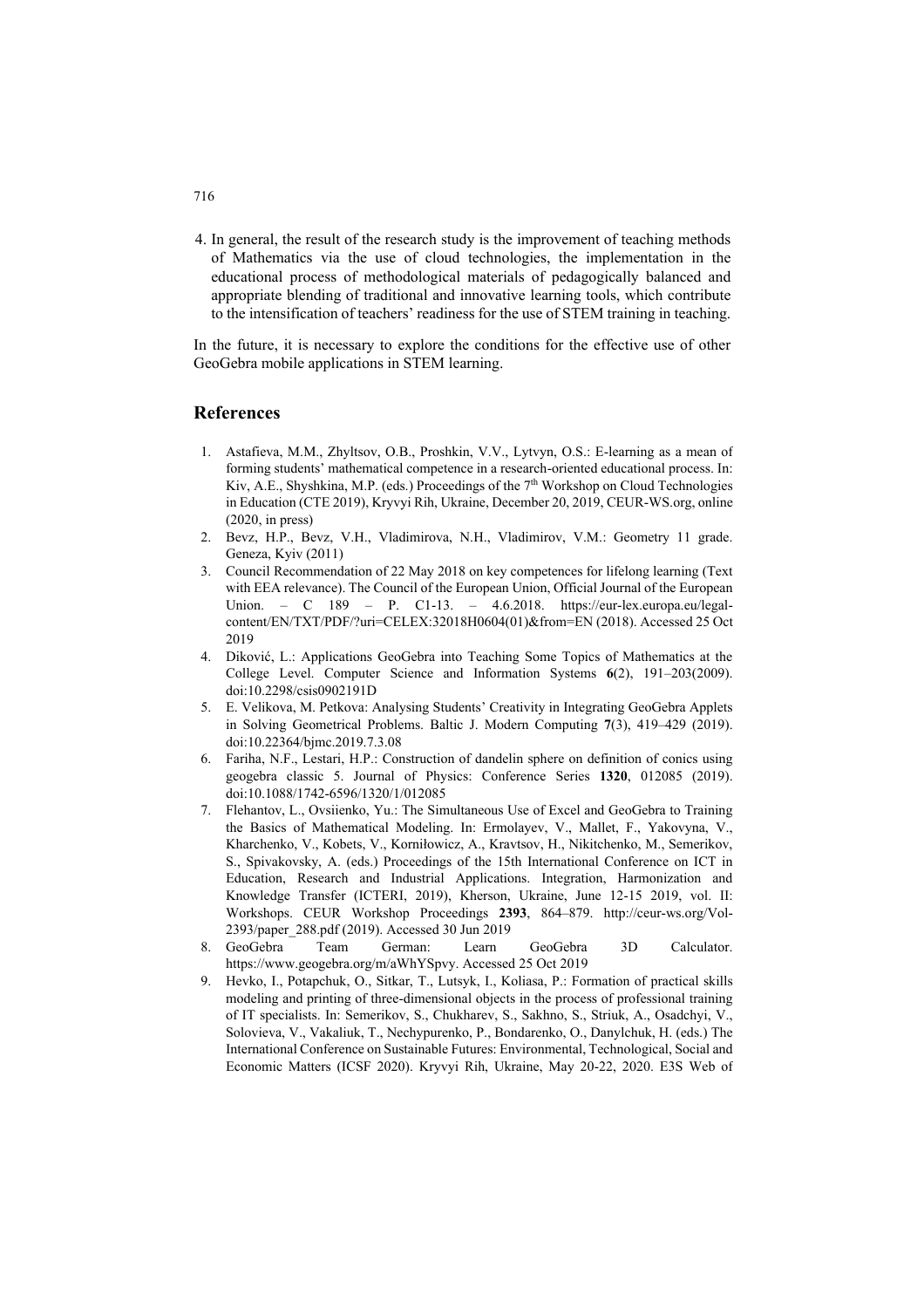Conferences **166**, 10016 (2020). doi:10.1051/e3sconf/202016610016

- 10. Hohenwarter, M., Hohenwarter, J., Kreis, Y., Lavicza, Z.: Teaching and learning calculus with free dynamic mathematics software GeoGebra. In: ICME 11 - 11th International Congress on Mathematical Education. Monterrey, Nuevo Leon, Mexico (2008)
- 11. Hohenwarter, M.: GeoGebra Quickstart. Check-as-you-go GeoGebra Tutorials. <https://www.geogebra.org/m/Ebm5wBW5.>Accessed 29 Nov 2019
- 12. Kramarenko, T.H., Korolsky, V.V., Semerikov, S.O., Shokaliuk, S.V.: Innovatsiyni informatsiyno-komunikatsiyni tekhnolohii navchannia matematyky (Innovative information and communication technologies of Mathematics teaching), 2nd edn. Kryvyi Rih Pedagogical University, Kryvyi Rih (2019)
- 13. Kramarenko, T.H., Pylypenko, O.S., Zaselskiy, V.I.: Prospects of using the augmented reality application in STEM based Mathematics teaching. Educational Dimension **53**(1), 199–218 (2019). doi:10.31812/educdim.v53i1.3843
- 14. Kramarenko, T.H.: Vybrani pytannya elementarnoyi matematyky z GeoGebra (Selected questions of Elementary Mathematics from GeoGebra), <https://www.geogebra.org/m/gqpk8yfu.> Accessed 28 Nov 2019
- 15. Lavicza, Z., Prodromou, T., Fenyvesi, K., Hohenwarter, M., Juhos, I., Koren, B., Diego-Mantecon, J.: Integrating STEM related technologies into mathematics education at a large scale. International Journal for Technology in Mathematics Education **27**(1), 3–12 (2020)
- 16. Lavrentieva, O.O., Arkhypov, I.O., Kuchma, O.I., Uchitel, A.D.: Use of simulators together with virtual and augmented reality in the system of welders' vocational training: past, present, and future. In: Kiv, A.E., Shyshkina, M.P. (eds.) Proceedings of the 2nd International Workshop on Augmented Reality in Education (AREdu 2019), Kryvyi Rih, Ukraine, March 22, 2019. CEUR Workshop Proceedings **2547**, 201–216. [http://ceur](http://ceur-)ws.org/Vol-2547/paper15.pdf (2020). Accessed 10 Feb 2020
- 17. Markova, O.M.: The tools of cloud technology for learning of fundamentals of mathematical informatics for students of technical universities. In: Semerikov, S.O., Shyshkina, M.P. (eds.) Proceedings of the 5th Workshop on Cloud Technologies in Education (CTE 2017), Kryvyi Rih, Ukraine, April 28, 2017. CEUR Workshop Proceedings **2168**, 27–33. <http://ceur-ws.org/Vol-2168/paper5.pdf> (2018). Accessed 21 Mar 2019
- 18. Modlo, Ye.O., Semerikov, S.O., Shajda, R.P., Tolmachev, S.T., Markova, O.M., Nechypurenko, P.P., Selivanova, T.V.: Methods of using mobile Internet devices in the formation of the general professional component of bachelor in electromechanics competency in modeling of technical objects. In: Kiv, A.E., Shyshkina, M.P. (eds.) Proceedings of the 7<sup>th</sup> Workshop on Cloud Technologies in Education (CTE 2019), Kryvyi Rih, Ukraine, December 20, 2019, CEUR-WS.org, online (2020, in press)
- 19. Rakov, S., Gorokh, V., Osenkov, K.: Mathematics, computer mathematical systems, creativity, art. In: Braman, J., Vincenti, G., Trajkovski, G. (eds.) Handbook of Research on Computational Arts and Creative Informatics, pp. 253–279. IGI Global, Hershey (2009). doi:10.4018/978-1-60566-352-4.ch015
- 20. Rashevska, N.V., Semerikov, S.O., Slovak, K.I.: Intehratsiia systemy dynamichnoi heometrii GeoGebra v systemu dystantsiinoho navchannia Moodle (Integration of dynamic geometry system GeoGebra in the distance learning system Moodle). In: Persha vseukrainska naukovo-praktychna konferentsiia "MoodleMoot Ukraine 2013. Teoriia i praktyka vykorystannia systemy upravlinnia navchanniam Moodle", Kyiv, KNUBA, 30– 31 travnia 2013 r.), p. 63. KNUBA, Kyiv (2013)
- 21. Richard, P.R., Blossier, M.: Instrumented modelling and preliminary conceptions in threedimensional dynamic geometry with geogebra-3D. In: Bastiaens, T., Marks, G. (eds.) Proceedings of E-Learn 2012 – World Conference on E-Learning in Corporate,